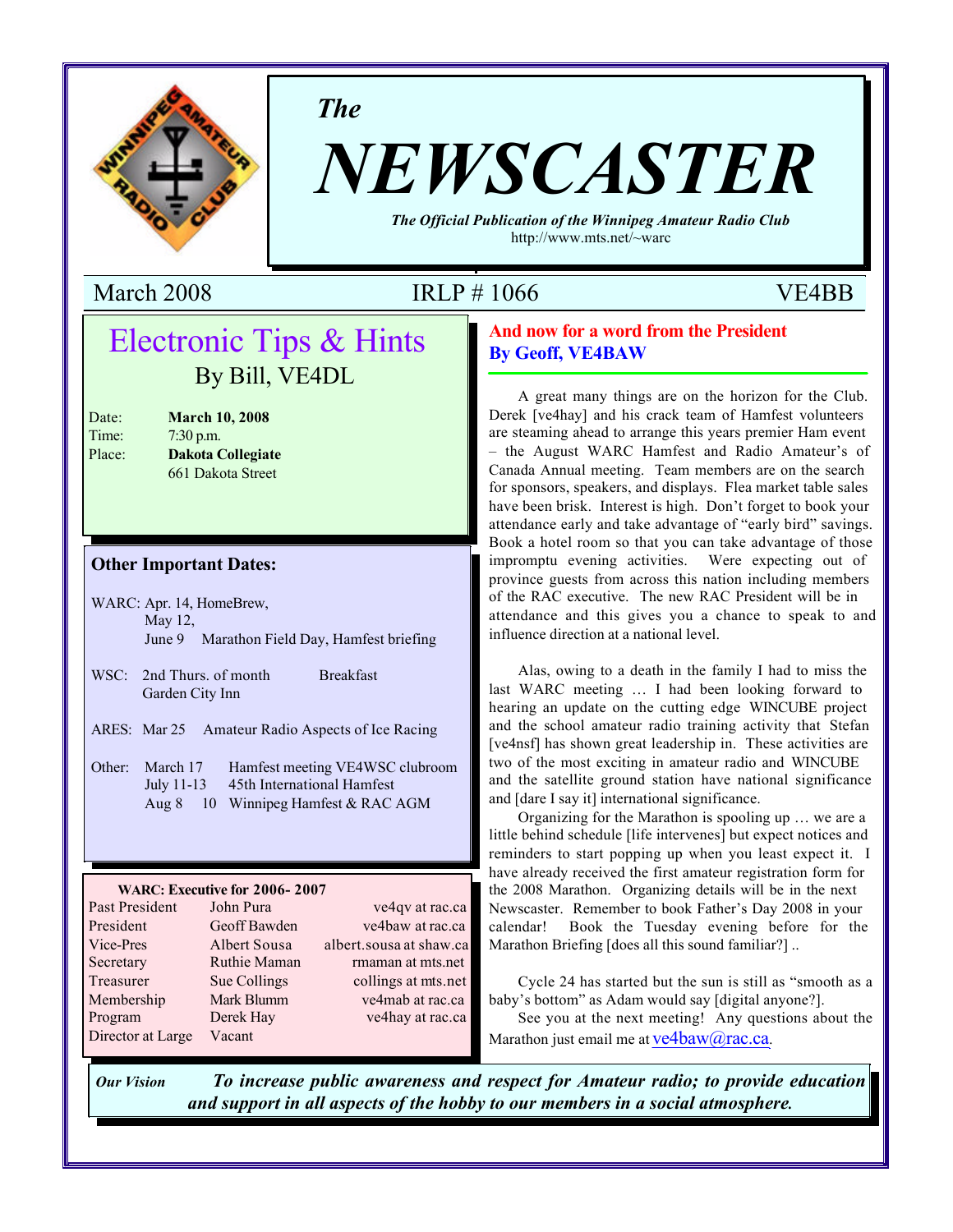| Freq        | <b>Prov/State</b> | <b>Net</b>                      | <b>UTC</b>         |  |
|-------------|-------------------|---------------------------------|--------------------|--|
| 3.860       | <b>MN</b>         | Minnesota<br>Net                | 23:00              |  |
| 3.747       | <b>MB</b>         | Evening<br>Phone Net            | 19:00 local        |  |
| 3.937       | ND                | North<br>Dakota Net             | 00:30              |  |
| 3.735       | <b>SK</b>         | <b>SK Public</b><br>Service Net | 01:00              |  |
| 3.750       | <b>NWON</b>       | NW<br>Ontario Net               | 01:15              |  |
| 3.700       | AB                | <b>AB</b> Public<br>Service Net | 01:30              |  |
| 3.660       | MB, SK,<br>AB     | Prairie<br><b>Traffic Net</b>   | 01:30              |  |
| 3.743       | <b>MB</b>         | Mb<br>Morning<br>WX Net         | 14:30              |  |
| 145.450     | <b>WW</b>         | <b>MB IRLP</b><br>Net           | 02:00<br>Wednesday |  |
| $147.390 +$ | <b>MB</b>         | Seniors<br>Morning<br>Net       | 09:00 Local        |  |
| $147.390 +$ | <b>MB</b>         | <b>MRS</b> Net<br>Thursday      | 21:00 Local        |  |
| $147.390 +$ | <b>MB</b>         | <b>MRS</b> Net<br>Sunday        | 21:00 Local        |  |
|             |                   |                                 |                    |  |
|             |                   |                                 |                    |  |

Amateur Radio Service Centre Industry Canad P.O. Box 9654, Postal Station T Ottawa, Ontario, K1G 6K9 Telephone: (613) 780-3333 Toll free: (888) 780-3333 Fax: (613) 998-5919 E-mail: spectrum.amateur@ic.gc.ca http://strategis.ic.gc.ca/epic/internet/insmt-gst.nsf/en/h \_sf01709e.html

**IRLP Node** 1066 145.450 MHz -600 KHz (VE4WRS) Comments or if you just want to reach us : **Winnipeg Amateur Radio Club C/O VE4WSC 598 St. Mary's Road Winnipeg, MB R2M 3L5**

, 1999, 1999, 1999, 1999, 1999, 1999, 1999, 1999, 1999, 1999, 1999, 1999, 1999, 1999, 1999, 1999, 1999, 1999,

#### **Minutes for February 11, 2008 Submitted by Ruth, VE4XYL**

Meeting was called to order by Albert VA4AS in absence of Geoff VE4BAW, followed by introductions. 35 members in attendance.

Motion to accept the minutes as printed in the news caster, moved by Glen VE4GWN, seconded by Tom VE4SE. Carried.

No business arising from the minutes and no correspondence.

#### *TREASURERS REPORT by Susan VE4SYM*

Expenses to date \$753.15. Current Balance \$6947.82

#### *COMMITTEE REPORTS*

*WARC Hamfest*

 Aug. 8, 9, 10, 2008. Necessary plans to date, have been made as scheduled.

#### *ARES.*

Glen VE4GWN reminded the ARES members that the monthly meeting date has been changed to the 4th Tuesday of the month same location, Sir William Stephenson Library.

#### *Good & Welfare*

*Manitoba Repeater Society.* 

Dick VE4HK reminded those who haven't paid up their annual dues to please do so as soon as possible.

#### *Brandon Flea market*

Tom VE4SE announced & invited, on behalf of the Brandon Amateur Radio Club, that their Flea Market will held on Sunday April 27th. at the Riverview Curling Club, 420 Maryland Ave. in Brandon Vendor doors open at 11.00 hrs and the public at 12:00 hrs. Lunch will be sold.

#### *DRAWS*

50/50 draw won by Susan VE4SYM. Membership by Doug Shewfelt VE4DDS, a T-shirt (donated by Tom VE4HQ) won by Tom VE4SE. 2 Badges donated by Stefan Wagner VE4NSA were won by Supun Perero VE4WSP and Roger VE4RLF.

Motion to adjourn by Glen VE4GWN, 19:45 hrs.

The presentation was made by Stefan Wagner VE4NSA on the Win Cube project. The most interesting ways and the methods used in launching balloons & satellites into space. Thank you Stefan from WARC.

Our next meeting march 10 presentation will be by Bill VE4DL on varied and well experienced electronic tips and recommendations when working with electronics.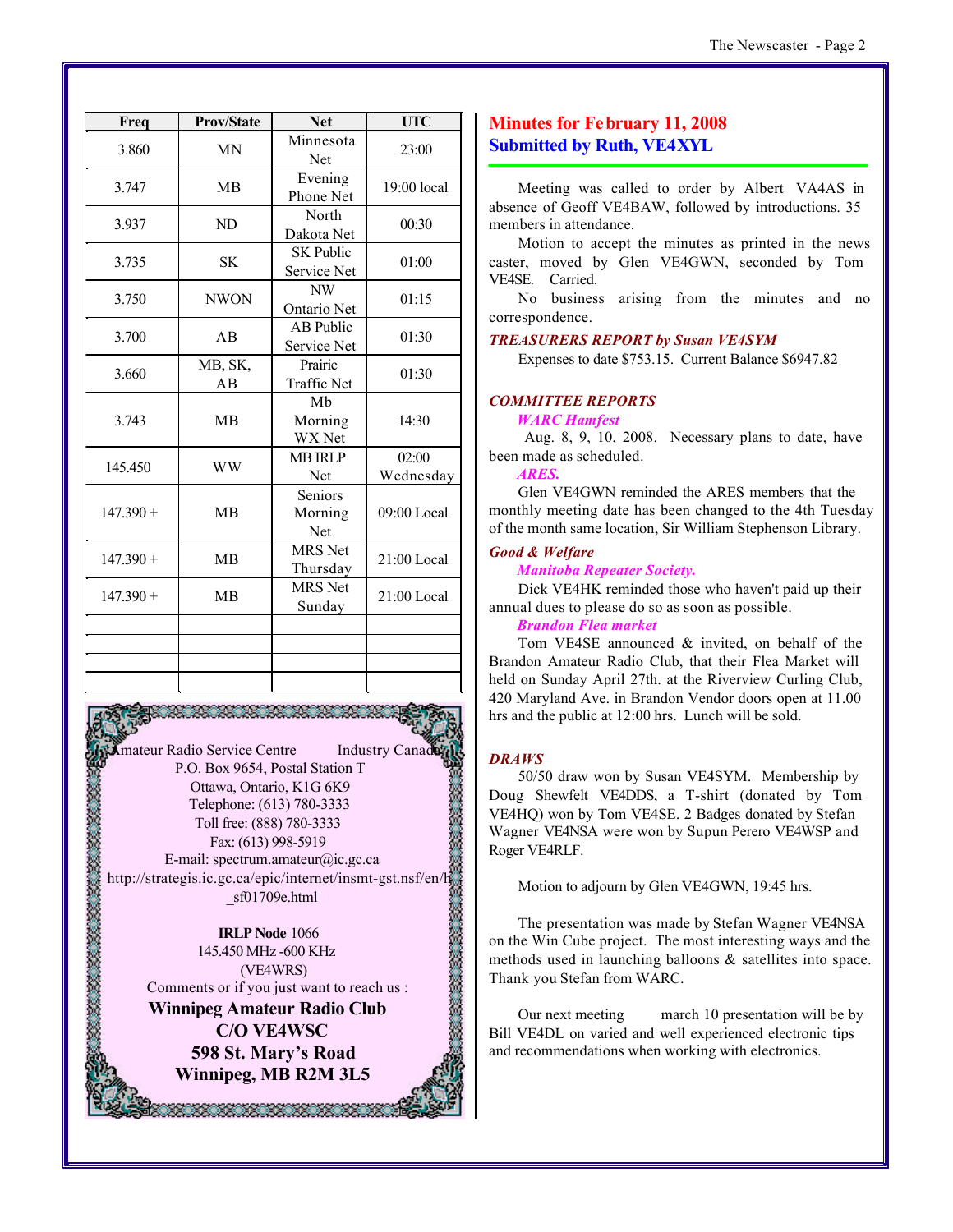#### **WPGARES By Jeff, VE4MBQ -Emergency Coordinator**

As previously reported, our next few General Meetings will be the 4th Tuesday of the month.

Planned events and test nets don't always work out. The mid-FEB Sled Dog Races that had previously been part of Festival du Voyageur were cancelled then re-scheduled near Ladywood MB then downsized and moved back to Birds Hill Park. Ultimately Amateur Radio support was not required for the 2008 Sled Dog Races, hopefully the event will expand in scope and we will get a workout next winter. We also cancelled the planned Test Net for Camp Amisk once we decided to take Yori Tsuji up on his kind offer of the VE4TWO Portable Repeater for Klondike Derby.

Approximately 15 ARES volunteers will be providing volunteer Amateur Communications for Klondike Derby 1, 2 MAR at Camp Amisk. More details next month.

Victor Griffiths VE4VG, gave us a very interesting presentation on the Winnipeg Parking Authority and their use of technology for patrollers & citation tracking at our FEB General Meeting and Bob Poole VE4MAQ did a volunteer briefing for Klondike Derby Volunteers. No Business Meeting was held. Thanks also to Victor VE4VG for donating a folding chair for our monthly draw (just the thing for an ARES volunteer to use at a Klondike "town").

AEC Bob Poole VE4MAQ is attending the Manitoba Disaster Management Conference 27-29 FEB (I'm attending too but my registration is work-related).

Don Gerrard VE4DWG, is scheduled to give us a presentation on the Amateur Radio Aspects of Ice Racing at our next General Meeting, TUE 25 MARCH 1900h at Sir Wm Stephenson Library.

We have been invited by WRHA to participate in their upcoming exercise, Able Receiver being run APR 18 or 23, that will be similar to last year's City of Winnipeg Exercise West Wind but from the point of view of a health authority. To that end, we are having a special WRHA briefing TUE 08 APR 1900h at Deer Lodge Centre, 2109 Portage Avenue. You must check in with ARES ID at the Security Desk prior to 1900h, to be directed to the appropriate meeting room..

## *What have you done to "promote amateur radio this week"*

That line we credit to an old News stalwart, Peter Parker with using in his old VK1 and VK3 casts many years ago and it still stands true *-WIA*

#### **Program Chair By Derek, VE4HAY**



I could not make it out to the meeting last month as I had a conflict between Warc & Another

organization who was holding a meeting I had to attend. However I have been informed that 35 brave HAM's went out into the cold to hear, Stefan, VE4NSA update us on the Wincube project and explain the best way to launch Balloon-Cube & Sat Cubes. Thank you Stefan foe once again keeping us up to date on the WinCube project.

This month we will have Bill, VE4DL giving us his best Hints & Kinks on electronic tips. I am sure you will come out of the with " Why didn't I think of that?" Or What a Great Idea !" Trust me you will not want to miss this presentation.

Next month is Home Brew Night. Do you have your project built & tested ?? If not then you need to do a search for Ham radio Home brew Projects. There are plenty of cold night left that will enable you to design & build a great Project. Get started now.

# I am in need of a presenter for May Got any Ideas?

### **Hamfest Update By Derek, VE4HAY**

The hamfest committee is meeting on a regular basis (once a month for now) and is setting the plans in place for the event. We are still looking for more people to sit on committees. In particular we need someone to chair the following committees.

**Communication** Develop website, online registrations, posters and advertising

**Program** -Work with committee to develop our 5 sessions – possible three tracks if enough interest. 2 volunteers per session one on the door and one to introduce the speaker. The program is about 1/3 complete and working on more confirmations.

As well as we could us other people who just want to help out. Out next meeting will be March 17th at VE4WSC club rooms.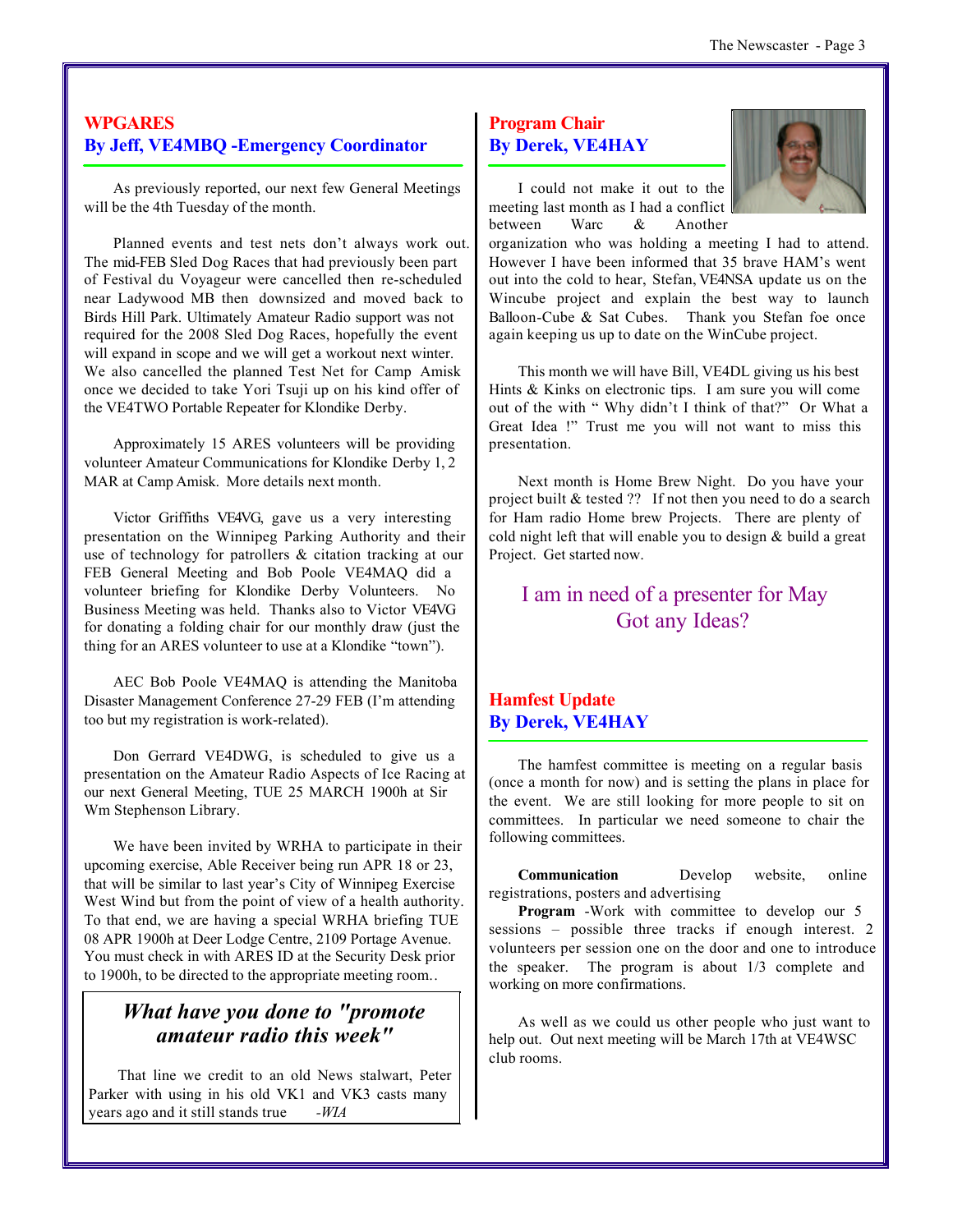| <b>Contest Calendar</b>             |               |         |                   | <b>April</b>                    |                |         |        |
|-------------------------------------|---------------|---------|-------------------|---------------------------------|----------------|---------|--------|
|                                     |               |         |                   | 10 meter NAC                    | CW/SSB/FM/Digi | 1700Z   | Apr 3  |
|                                     |               |         |                   | SARL 80 m QSO Party             | SSB            | 1700Z   | Apr 3  |
| <b>March</b>                        |               |         |                   | YLRL DX-YL to NA-YL             | <b>CW</b>      | 1400Z   | Apr 4  |
| ARRL Inter. DX                      | <b>SSB</b>    | 0000Z   | Mar 1             | LZOCC 40 m Sprint               | CW             | 0000Z   | Apr 5  |
| Wake-Up! QRP Sprint                 |               | 0400Z   | Mar 1             | QRP ARCI Spring QSO Party       | CW             | 1200Z   | Apr 5  |
|                                     | And           | 0430Z   | Mar 1             | SP DX                           |                | 1500Z   | Apr 5  |
|                                     | And           | 0500Z   | Mar 1             | <b>EARTTY</b>                   |                | 1600Z   | Apr 5  |
|                                     | And           | 0530Z   | Mar 1             | QCWA Spring QSO Party           |                | 1800Z   | Apr 5  |
| Open Ukraine RTTY                   |               | 2200Z   | Mar 1             | Missouri QSO Party              |                | 1800Z   | Apr 5  |
|                                     | And           | $0000Z$ | Mar 2             |                                 | And            | 1800Z   |        |
|                                     | And           | 0800Z   | Mar 2             | Yuri Gagarin International DX   |                | 2100Z   | Apr 5  |
| DARC 10-Meter Digital               |               | 1100Z   | Mar 2             | <b>UBA</b> Spring               | <b>SSB</b>     | 0600Z   | Apr 6  |
| RSGB 80m Club Championship          | Data          | 2000Z   | Mar 3             | RSGB RoPoCo 1                   |                | 0700Z   | Apr 6  |
| ARS Spartan Sprint                  |               | 0200Z   | Mar 4             | RSGB 80m Club Championship      | CW             | 1900Z   | Apr 7  |
| <b>AGCW YL-CW Party</b>             |               | 1900Z   | Mar 4             | ARS Spartan Sprint              | CW             | 0100Z   | Apr 8  |
| <b>NCCC Sprint</b>                  |               | 0330Z   | Mar 7             | NAQCC Straight Key/Bug Sprint   | CW             | 0030Z   | Apr 9  |
| RSGB Commonwealth                   |               | 1000Z   | Mar 8             | YLRL DX-YL to NA-YL             | <b>SSB</b>     | 1400Z   | Apr 11 |
| <b>AGCW QRP</b>                     |               | 1400Z   | Mar 8             | Montana QSO Party               | CW/Phone/Digi  | 2300Z   | Apr 11 |
| Oklahoma QSO Party                  |               | 1400Z   | Mar 8             | <b>JIDX</b>                     | CW             | 0700Z   | Apr 12 |
|                                     | And           | 1300Z   | Mar 9             | DIG QSO Party (10 -20 m)        | CW             | 1200Z   | Apr 12 |
| EA                                  | <b>PSK31</b>  | 1600Z   | Mar 8             | PSK 31 Flavors                  | <b>PSK</b>     | 1200Z   | Apr 12 |
| <b>SOC</b> Marathon Sprint          |               | 1800Z   | Mar 8             | Radio Maritime Day              |                | 1200Z   | Apr 12 |
| Idaho QSO Party                     |               | 1900Z   | Mar 8             | <b>EU Spring Sprint</b>         | <b>CW</b>      | 1600Z   | Apr 12 |
| North American Sprint               | <b>RTTY</b>   | 0000Z   | Mar 9             | Georgia QSO Party               |                | 1800Z   | Apr 12 |
| SKCC Weekend Sprintathon            |               | $0000Z$ | Mar 9             |                                 | And            | 1400Z   | Apr 13 |
| <b>UBA</b> Spring                   | <b>CW</b>     | 0700Z   | Mar 9             | Yuri Gagarin International DX   | <b>CW</b>      | 2100Z   | Apr 12 |
| <b>NSARA</b>                        |               | 1100Z   | Mar 9             | <b>SKCC Weekend Sprintathon</b> |                | $0000Z$ | Apr 13 |
|                                     | And           | 1700Z   | Mar 9             | <b>UBA</b> Spring               | <b>SSB</b>     | 0600Z   | Apr 13 |
| Wisconsin QSO Party                 |               | 1800Z   | Mar 9             | DIG QSO Party (80 m)            | CW             | 0700Z   | Apr 13 |
| <b>CLARA</b> and Family HF          |               | 1700Z   | Mar 11            | <b>International Vintage 1</b>  | AM/CW/SSB      | 0800Z   | Apr 13 |
|                                     | And           | 1700Z   | Mar 15            | DIG QSO Party (40 m)            | <b>CW</b>      | 0900Z   | Apr 13 |
| RSGB 80m Club Championship          | $\mathrm{CW}$ | $2000Z$ | Mar 12            | SSA Månadstest nr 4             | <b>SSB</b>     | 1400Z   | Apr 13 |
| <b>NCCC Sprint</b>                  |               | 0230Z   | Mar 14            | SSA Månadstest nr 4             | $\mathrm{CW}$  | 1515Z   | Apr 13 |
| 10-10 Int. Mobile                   |               | 0001Z   | Mar 15            | International Vintage 2         | AM/CW/SSB      | 1700Z   | Apr 13 |
| Russian DX                          |               | 1200Z   | Mar 15            | <b>MOON</b>                     | CW/Digi/SSB    | 1800Z   | Apr 16 |
| Feld Hell Sprint                    |               | 1500Z   | Mar 15            | RSGB 80m Club Championship      | <b>SSB</b>     | 1900Z   | Apr 16 |
| <b>AGCW VHF</b>                     |               | 1600Z   | Mar 15            | Holyland DX                     |                | $0000Z$ | Apr 19 |
| <b>AGCW UHF</b>                     |               | 1900Z   | Mar 15            | TARA Skirmish Digital Prefix    |                | $0000Z$ | Apr 19 |
| Virginia QSO Party                  |               | 1800Z   | Mar 15            | ES Open HF Championship         |                | 0500Z   | Apr 19 |
| <b>UBA</b> Spring 6m                |               | 0700Z   | Mar 16            |                                 | And            | 0600Z   | Apr 19 |
| 9K 15-Meter                         |               | 1200Z   | Mar 16            |                                 | And            | 0700Z   | Apr 19 |
| Run for the Bacon QRP               |               | 0100Z   | Mar 17            |                                 | And            | 0800Z   | Apr 19 |
| <b>Bucharest</b>                    |               | 1500Z   | Mar 17            | Kids Roundup                    | Phone          | 1400Z   | Apr 14 |
|                                     | And           | 1600Z   | Mar 17            | Feld Hell Sprint                | Hell           | 1500Z   | Apr 19 |
| NAQCC Straight Key/Bug Sprint       | $\mathrm{CW}$ | 0030Z   | Mar 20            | <b>EU Spring Sprint</b>         | <b>SSB</b>     | 1600Z   | Apr 19 |
| RSGB 80m Club Championship          | <b>SSB</b>    | 2000Z   | Mar 20            | Michigan QSO Party              |                | 1600Z   | Apr 19 |
| ARLHS Annual Spring Lites QSO Party |               | $0001Z$ | Mar 21            | Motorola QSO Party              | CW/SSB         | 1700Z   | Apr 19 |
| <b>NCCC Sprint</b>                  |               | 0230Z   | Mar 21            | EA-QRP 20-10m                   | <b>CW</b>      | 1700Z   | Apr 19 |
| <b>BARTG</b> Spring                 | <b>RTTY</b>   | 0200Z   | Mar 22            | EA-QRP 80m                      | <b>CW</b>      | 2000Z   | Apr 19 |
| <b>UBA</b> Spring 2m                |               | 0600Z   | Mar <sub>23</sub> | EA-QRP 40m                      | <b>CW</b>      | 0700Z   | Apr 20 |
| <b>SKCC</b> Sprint                  |               | 0000Z   | Mar 26            | EA-QRP 20-10m                   | <b>CW</b>      | 1100Z   | Apr 20 |
| <b>NCCC Sprint</b>                  |               | 0230Z   | Mar 28            | Ontario QSO Party               |                | 1800Z   | Apr 19 |
| CQ WW WPX                           | <b>SSB</b>    | 0000Z   | Mar 29            |                                 | And            | 1200Z   | Apr 20 |
|                                     |               |         |                   | YU DX                           |                | 2100Z   | Apr 19 |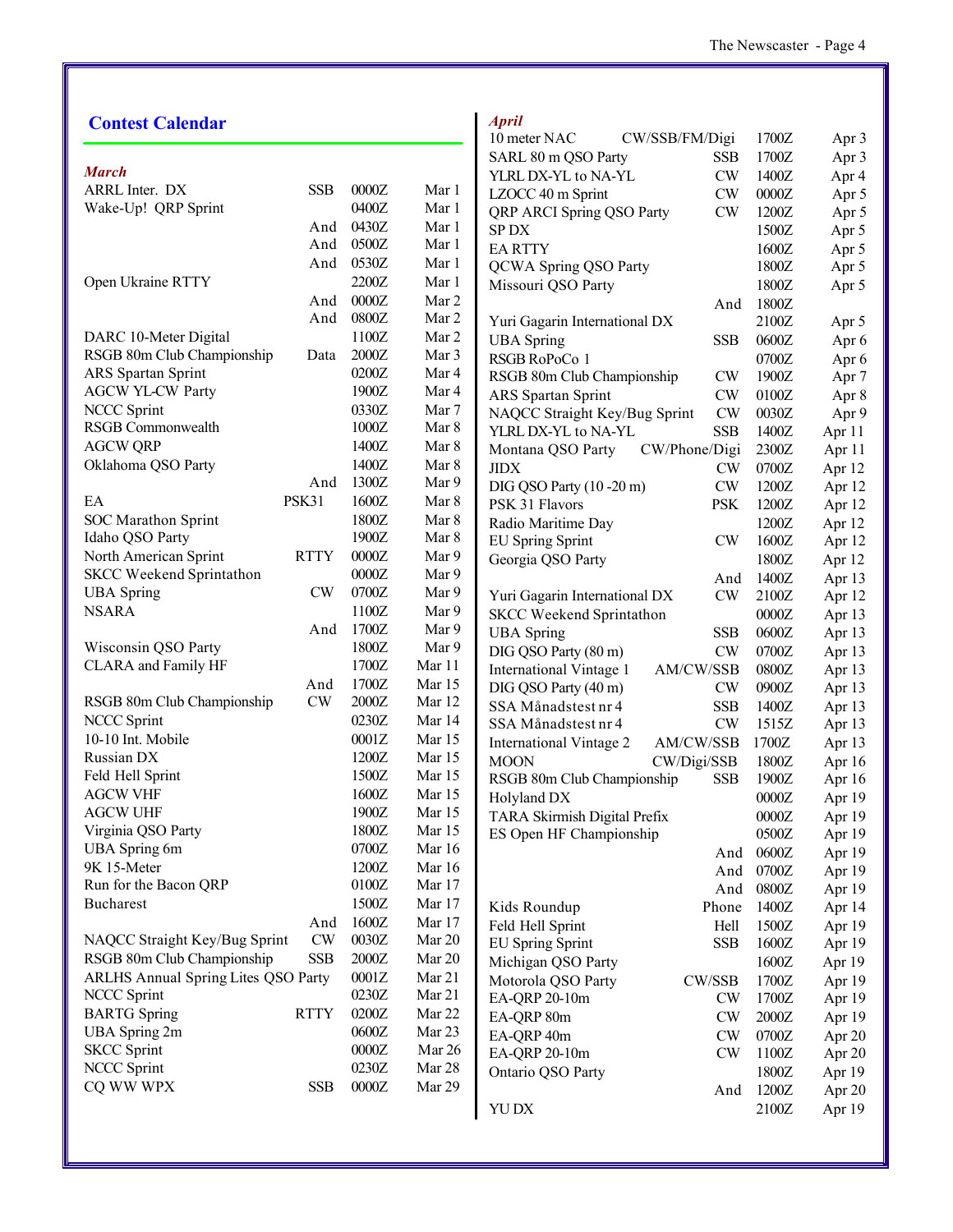|                             | And           | 0900Z | Apr $20$ |
|-----------------------------|---------------|-------|----------|
| Run for the Bacon ORP       |               | 0100Z | Apr 21   |
| <b>SKCC Sprint</b>          |               | 0000Z | Apr $23$ |
| RSGB 80m Club Championship  | Data          | 1900Z | Apr 24   |
| <b>SPDX</b>                 | <b>RTTY</b>   | 1200Z | Apr 26   |
| Helvetia                    |               | 1300Z | Apr 26   |
| QRP to the Field            |               | 1500Z | Apr 26   |
| Florida QSO Party           |               | 1600Z | Apr 26   |
|                             | And           | 1200Z | Apr 27   |
| Nebraska QSO Party          | CW/Phone/Digi | 1700Z | Apr $16$ |
| <b>EUCW/FISTS QRS Party</b> | CW            | 0001Z | Apr 28   |
|                             |               |       |          |

#### **Manitoba Blue Book updates**

The is pals underway to produce another MB Blue Book in time for the Winnipeg Hamfest. As this may be the last printed version of the Blue Book for a very long time, we need to make sure that we have correct addresses and phone numbers for everyone.

If you have moved or changes your phone number since early 2004 ( the last Blue book date) or your info was inaccurate in the last Blue Book, please send updated information to Bill, VE4UB at bluebook@ve4sss.ca.

If you would like to advertise in the Bluebook please contact Bill at the above email as well. Your advertising will be view able for many years do it definitely worth the minor costs involved Remember this may be the last blue book for a very lone time.

#### **CQ Prize Donations By David, VE4DAR**

As Chair of the Prizes Committee for WARC's 2008 Hamfest, I am seeking prize donations for the prize draws. While Dick VE4HK is trolling for the major prizes from ham radio suppliers, I am harvesting for smaller items. Although you may choose to donate money or a gift certificate, I'm not adverse to accepting clean, relatively new items from your ham shack or home. So check around and contact me ve4dar@rac.ca or I'm good in the Blue Book



#### **AO-51 Satellite Cardboard Model By Stefan, VE4NSA**

I have just finished the 1st prototype of an AO-51 cardboard model design and would like to give a few dedicated individuals the opportunity to actually build the model and help me with the final design and the necessary instructions. At this stage I will need individuals that have built cardboard models (ships, airplanes, rockets etc.) before and don't need detailed instructions but know the tools that are required to assemble such a model.

Pictures of the current prototype can be seen at:

www.msig.ca/model.html

It is still a work in progress and hopefully will end up as a product that AMSAT can offer for a donation. I designed the model in a 1:1 scale but for the purpose of this project it has been reduced to 75% size. This will allow builders to print it on regular size photo paper and still have a beautiful model for display in the shack or wherever.

Building the model will require time, patience and a color printer since the model is distributed as pdf files. This form of distribution will save me paper and will allow you to print it as many times as you need (trust me, once you messed up the first piece, you will be glad that you can print it again).

As mentioned above, I am looking for up to five test builders (with experience) that are willing and able to finish the model in four to five weeks. No, it is not a two hour project and dedication to detail and exact cutting and gluing is required. Those that help and provide me with updates on their progress and final feedback will get the final distribution files as well as the model files in a 1:1 scale.

Send me an email off line if you are interested! Stefan\_wagener@hotmail.com

#### **IRLP Net By Ron, VE4MGR**

The IRLP net seems to be doing fine , quite a few people join us each and every Wednesday evening  $(a)$  0100 UTC on the Western Reflector located in Las Vegas Nevada #9250. We plan to stay with 0100 UTC regardless of time changes. Would also like to thank the many clubs, node owners, repeaters for the maintenance of the equipment. HATS OFF !!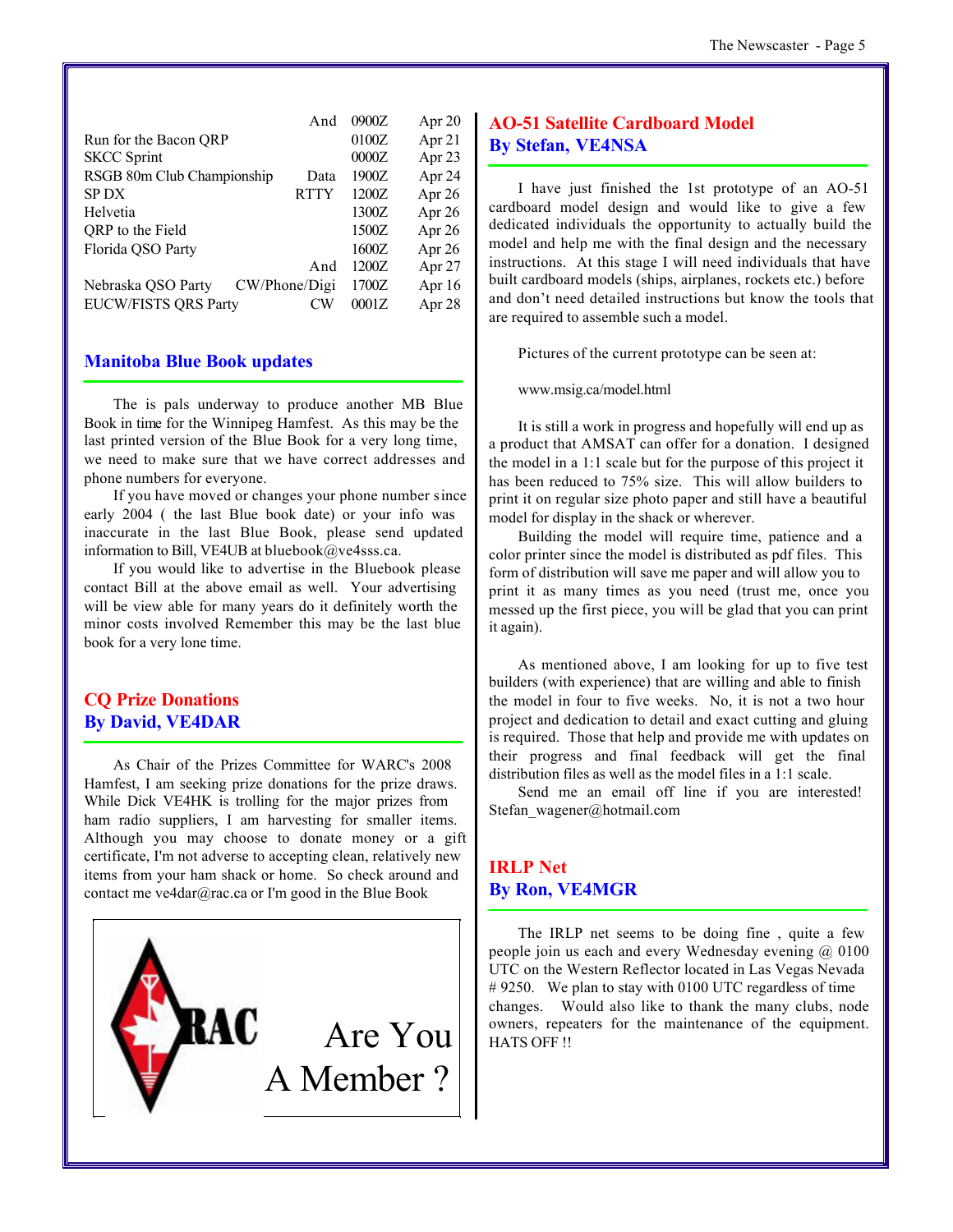#### **News from the Net**

#### *Amateur Radio Satellite AO-16 reconfigured*

AO-16 has been reconfigured to provide Radio Amateurs with a novel FM to SSB satellite transponder. AO-16 was a Digital satellite running an AX.25 protocol store-and-forward communications system. Since that aspect of the system has now reached the end of its days the dedicated team of AMSAT volunteers has successfully reconfigured the satellite to give it a new lease of life as a voice transponder. The uplink is 145.920 FM, and the downlink is  $437.026$  SSB  $+/-$  Doppler shift. Please restrict your uplink power to a reasonable level, and do not transmit without being able to hear the downlink. All the general single-channel guidelines apply. Enjoy this bird's new life! *--AMSAT*

#### *RADIO STANDARDS: NIST EYES EAST COAST VERSION OF WWVB*

The National Institute of Standards and Technology or N-I-S-T is considering setting up a U.S. East Coast low-frequency radio station broadcasting N-I-S-T time signals. This, to complement the present 60 KHz, WWVB broadcast. John Lowe, the WWVB station manager, recently said that the proposed new East Coast broadcast would operate with the same time code format as the present WWVB signal, however at a different carrier frequency. One frequency being discussed is 40 KHz," Eight years ago, the power of the WWVB broadcast out of Colorado was increased from 13 kW to 50 kW and has since been increased to 70 kW. But even at this power level there are locations on the East Coast that have difficulty consistently receiving the time signal. Advocates say an East Coast broadcast would make the time code easier to receive by radio-controlled clocks and spur development of radio-controlled timing devices in appliances and other consumer products. John Lowe is seeking comments about the possibility and asks that readers write to him. His e-mail address is lowe at boulder dot nist dot gov *-- WIA*

#### *Emergency Communications*

The next IARU EmComm Party on the Air is scheduled for the 3rd of May between 1800 and 2200 hours UTC, this should enable more stations from Region 2 to participate as well as providing a greater challenge to the rest of the world since emergencies can happen at any time. The details of the exercise (to be called a Simulated Emergency Test or SET) are being finalized. *-- WIA*

#### *Amateur service at 70 MHz*

The CEPT Working Group on Frequency Management is being asked to consider a secondary allocation to the Amateur service at 70 MHz. This arose from an initiative by

I.R.T.S. There are allocations at 70 MHz in Croatia, Denmark, Estonia, Greece, Ireland, Luxembourg, Monaco, Slovenia and the UK. Other countries are reluctant to release the band for experimentation and research until it is formalized either in Article 5 of the ITU Radio Regulations or in the European Common Allocations Table. *-- WIA*

#### *Greenland on 5MHz.*

Hams in Greenland should soon be on 5 MHz. This, following reports that government regulators in Greenland has approved the use by radio amateurs of seven spot frequencies in that band. Peter Thulesen is OX3XR. He reports that the Greenland Telecom Administration has approved the use by hams of these centre frequencies of 5260, 5280, 5290, 5368, 5373, 5400, 5405 KHz. No effective date was included in Thulesen's information. More should be available at www dot tele dot gl/uk/index.htm (southgate) *-- WIA*

#### *MULTIPSK 4.7 RELEASED BY F6CTE*

Patrick Lindecker F6CTE has release a new version of the popular MULTIPSK data modes software. The latest upgrade provides Automatic Repetition Request and Fast Acknowledged Exchange when operating in A-L-E and A-L-E 400 modes. It also features an improvement of the Outlook Express or equivalent outgoing mails handling, and automatic transfer of received ARQ FAE messages to Internet addresses via Outlook Express e-mail. The new release called MULTIPSK 4.7 is on line at f6cte.free.fr *-- WIA*

#### *2010 Olympics seeks amateur radio volunteers*

The Vancouver Olympics Committee (VANOC) has given Radio Amateurs of Canada details of their search for ham radio volunteers for the Olympic Winter Games (Feb. 12-28, 2010) and Paralympic Winter Games (March 12-21, 2010). Volunteers must have or arrange their own local accommodation in Greater Vancouver or Whistler areas. Of the 25,000 volunteers required, Amateur Radio operators are needed for technical roles during preparation for and during the Olympic events. The on-line volunteer application form, at www.vancouver2010.com , includes space to list skills

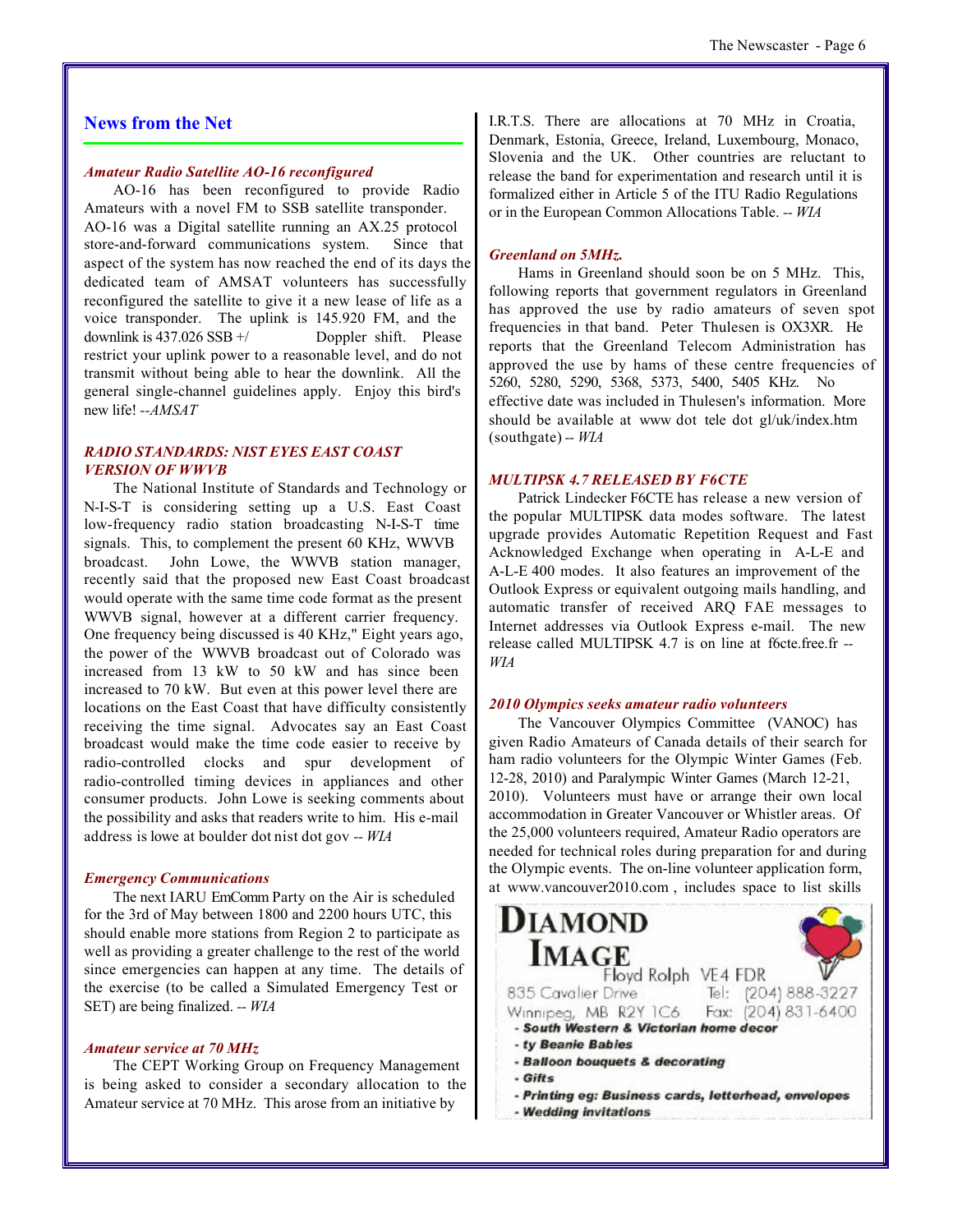and experience. If the applicant wishes a communications or technical role, they should add a key phrase on their application form, to make it easy for VANOC to identify them. In the fifth (final) application page, add the words "Amateur Radio Operator" in a box called "Additional Information...". For volunteers with professional skills and experience, VANOC has provided a second keyword to be entered on the last page of the form. This keyword is available from RAC Directors, RAC Assistant Directors in B.C., RAC Section Manager Mike Hale VE7DXD, and ARES officers in BC. For more info, contact BC/YT RAC Director Ed Frazer at ve7ef at shaw dot ca

#### *New Names ON RAC Executive*

On 26 February 2008, the Board of Directors of RAC conducted a teleconference meeting to elect two new members to the RAC Executive:

- Jim Hay VE2VE of Pointe Claire QC was elected Vice-president, Technical and Administrative Services. This election confirms Jim's recent assumption of responsibilities for RAC's information technology requirements.

- John Bartlett VE1OZ of Hammonds Plains NS was elected Vice-president Public Relations and will lead RAC's efforts to develop strategies to improve RAC's membership across Canada and to promote Amateur Radio to the Canadian public.

#### *Ditch the Mouse*

Gizmag are reporting on the first Commercial Brain-Computer Interface! They say brain computer interface technology pioneer Emotiv Systems will have its Neuro headset to market before Christmas 2008 and for a lightweight \$300. So what does it do? The set detects conscious thoughts, expressions and non-conscious emotions based on electrical signals around the brain. It opens up a plethora of new applications which can be controlled with our thoughts, expressions and emotions. Imagine just thinking the frequency and mode on that FT9999 rig and it is automatically there *-- WIA*

www.gizmag.com/the-first-commercial-brain-computerinterface/8860/

#### *10 chip puts Australia on the fast track*

a new silicon chip is predicted to revolutionize the way household gadgets like televisions, phones and DVD players talk to each other. The tiny five-millimetre-a-side chip can transmit data through a wireless connection at a breakthrough five gigabits per second over distances of up to 10 metres. The "GiFi" was unveiled at the Melbourne University. It uses the 60 GHz "millimeter wave" spectrum to transmit the data, which gives it an advantage over WiFi (wireless internet). (submitted by Dennis Muldownie VK6KAD) *-- WIA*